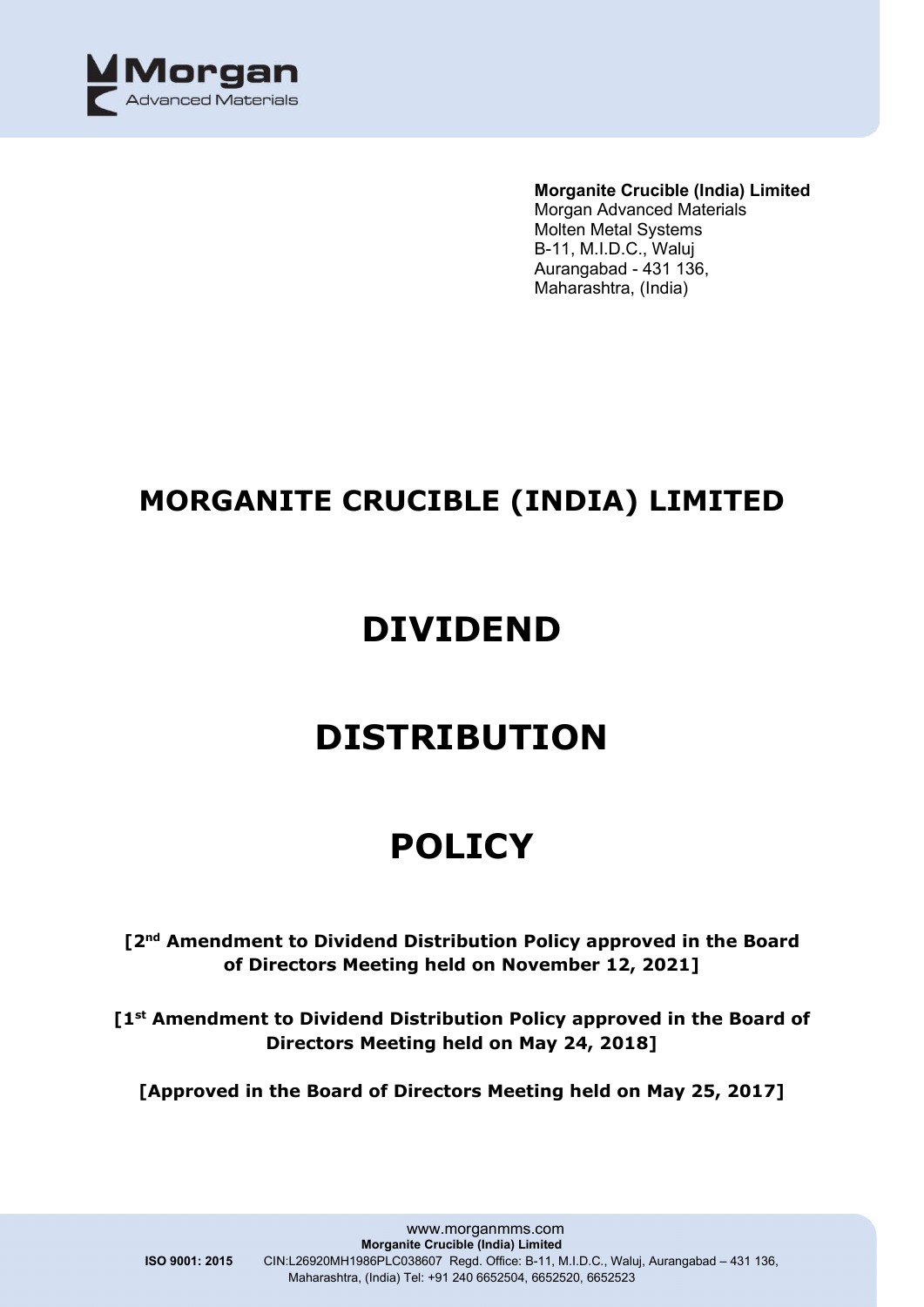

## [ 2 ]

### **1. OBJECTIVE**

Morganite Crucible (India) Limited (hereinafter referred to as "the Company" or "Morgan") believes in creation of long term value of its shareholders vis-à-vis maintaining the desired liquidity for short and longer term investment of the Company equally protecting the interest of its customers, debtors, suppliers, employees and the Government.

The Board of Directors of the Company in view of the provisions of the SEBI (Listing Obligations and Disclosure Requirements) Regulations, 2015 has decided to formalise Dividend Distribution Policy of the Company and that to assist investors to understand the Morgan philosophy in distribution of dividend and to meet their investments objective.

#### **2. FORMS OF DIVIDEND**

#### **2.1 Interim Dividend**

The Board of Directors shall have the absolute power to declare interim dividend during the financial year, in line with this policy. The Board should consider declaring an interim dividend after finalization of quarterly/ half yearly financial results. This would be in order to supplement the annual dividend or to reward shareholders in exceptional circumstances.

## **2.1.1 Special Dividend\***

The Board of Directors at their own discretion may declare the special dividend in the event of exceptional financial performance, asset sale, changes in financial structure or in any other windfall event of the Company. The said dividend may be declared and paid subject to provision of Companies Act, 2013 and rules framed thereunder.

-------------------------------------------------------------------------------------------------

<sup>\*</sup> Approved in the Board of Directors meeting held on November 12, 2021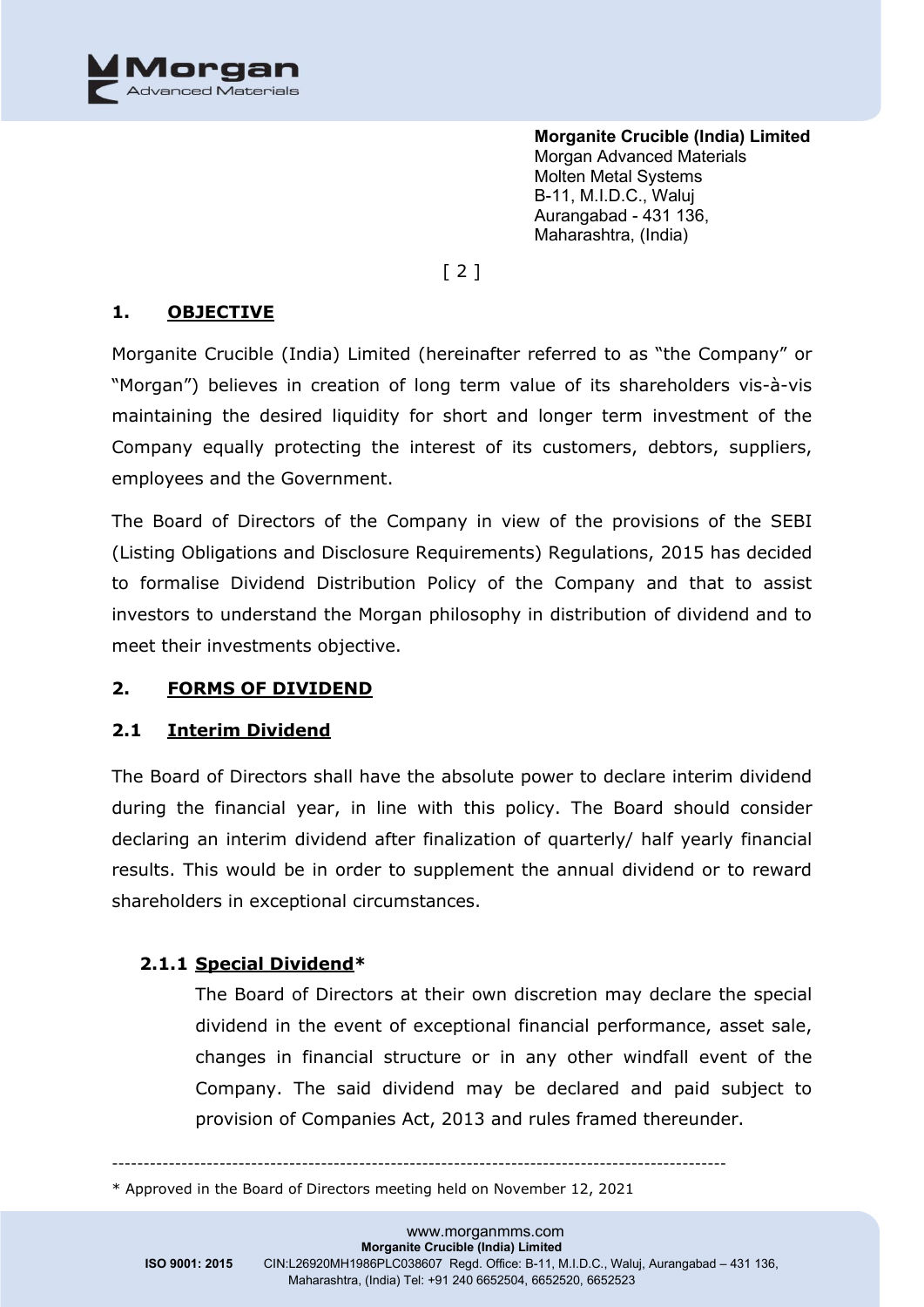

[ 3 ]

## **2.2 Final Dividend**

The Board of Directors of the Company has the power to recommend the payment of final dividend to the shareholders for their approval at the general meeting of the Company. The declaration of final dividend shall be included in the ordinary business items that are required to be transacted at the Annual General Meeting.

## **3. QUANTUM OF DIVIDEND AND DISTRIBUTION**

The Board of Directors before declaration of dividend on equity shares broadly review the financial performance of the Company during the year, capital investment requirement in coming year, similar market-size Company, general economy trend, materiality of any event occurred and its future business strategy plan etc. In line with the previous year practice, the dividend payout ratio is expected to grow in accordance with the profitable growth of the Company under normal circumstances. The Board of Directors of the Company will endeavour to achieve distribution of profits between 10 to **\*50** per cent on standalone basis subject to annual review by the Board of Directors.

#### **3.1 Factors for determining dividend**

In determining Company's dividend payout, the Board of Directors would consider a variety of factor, including -

#### A. Internal Factor

- Net profit of the Company
- Projected Cash Flow for next three financial years with special emphasis on Company's working Capital and Capital expenditure requirements.

-------------------------------------------------------------------------------------------------

\* Approved in the Board of Directors meeting held on May 24, 2018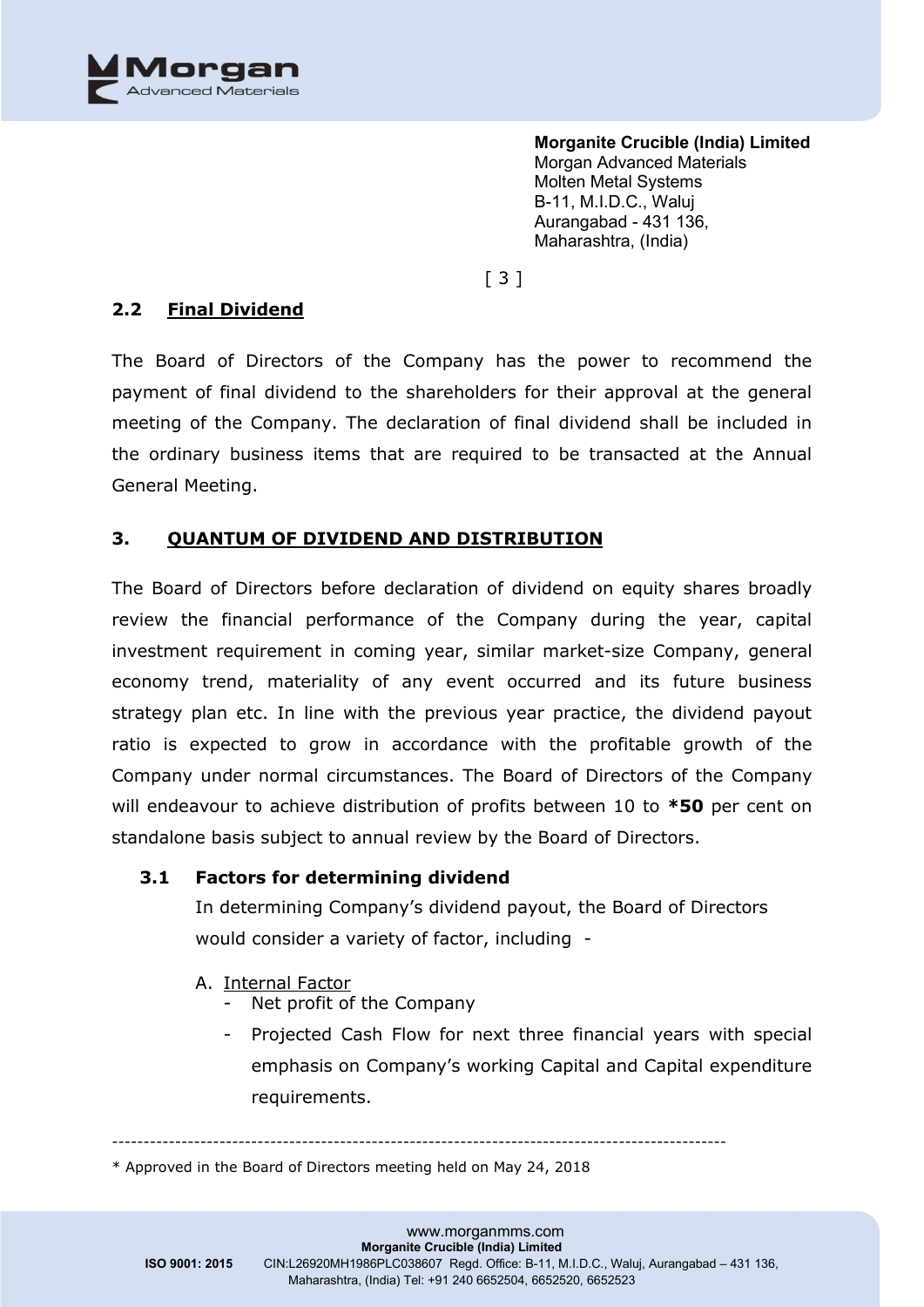

## [ 4 ]

- Liquidity projections for next three financial years.
- Rate of growth in net profits and turnover during the preceding three financial years.
- Such other parameters as may be considered appropriate by the Board of Directors from time to time.
- B. External Factor
	- Government policies and regulatory provisions
	- Industry's average Dividend payout and shareholder's expectation.
	- Industry outlook and performance of manufacturing and other sectors
	- Economic Environment

## **4. DECLARATION OF DIVIDEND**

Dividend shall be declared or paid only out of –

- I. Current financial year's profit:
	- a) after providing for depreciation in accordance with law;

b) after transferring to reserves such amount as may be prescribed or as may be otherwise considered appropriate by the Board at its discretion;

- II. The profits for any previous financial year(s) after providing for depreciation in accordance with law and remaining undistributed; or
- III. Out of I & II both.